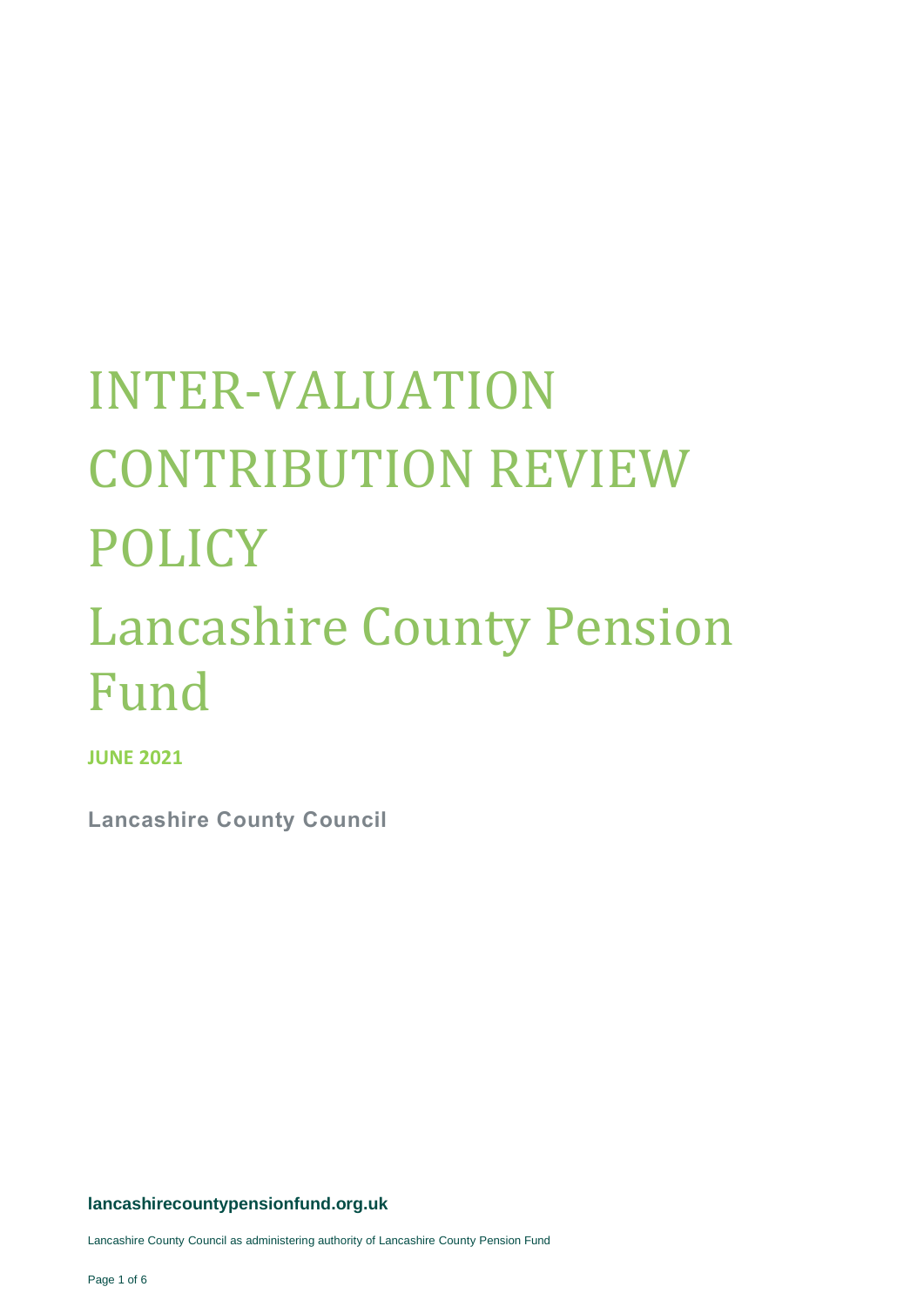## **A - INT RODU CT ION**

This document details the Lancashire County Pension Fund's (LCPF) policy on reviewing employer contributions between valuations, including the circumstances under which a review may take place, and the methodology of the review. It supplements the general policy of the Fund as set out in the Funding Strategy Statement (FSS), and is to be considered part of that document.

## POL ICY OBJECTIVES

#### *RI S K M I T I G A T IO N*

The Fund, in maintaining employer contributions at appropriate levels, aims to mitigate risk as far as possible, within its risk management framework. The inter-valuation contributions review policy reflects this framework.

#### *E F F I CI E NT P RO CE S S E S*

The Fund aims to operate procedures which minimise both cost and time taken to complete the necessary formal processes.

## *COSTS OF MANAGING CONTRIBUTION REVIEWS*

Where an employer instigates the review, the Fund may pass on relevant adviser costs to the employers being reviewed, and will also recover its own costs from employers, but will aim to conduct the reviews in a manner that seeks to minimise these costs. Where circumstances warrant, the Fund may also seek to recover costs in cases where the review is instigated by the Fund.

## **lancashirecountypensionfund.org.uk**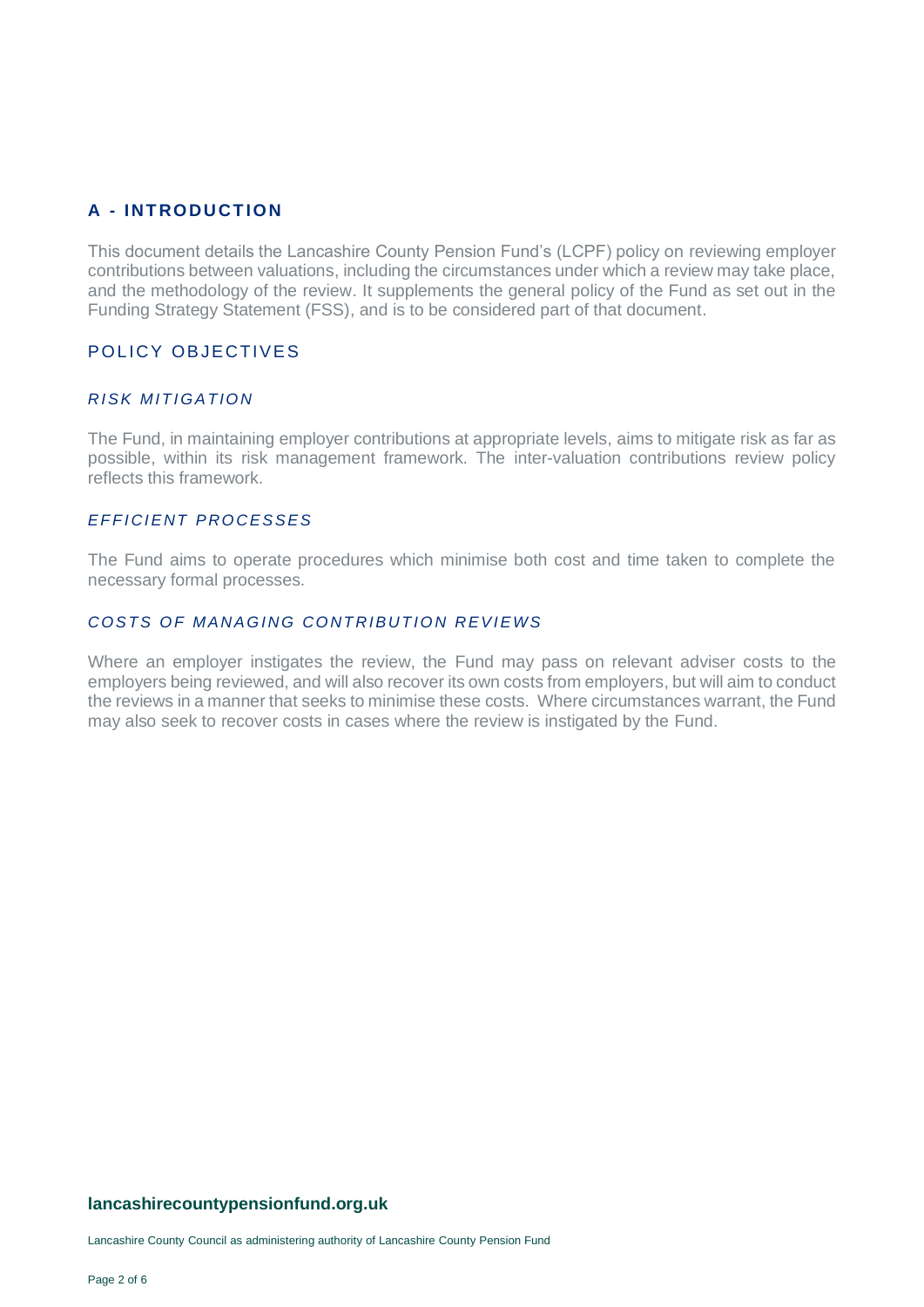## **B – CONT RIBUT ION REVIEW S**

## BACKGROUND

In line with the Regulations that came into force on 23rd September 2020, the Administering Authority has the ability to review employer contributions between valuations. The Administering Authority and employers now have the following flexibilities:

- The Administering Authority may review the contributions of an employer where there has been a significant change to the liabilities of an employer.
- The Administering Authority may review the contributions of an employer where there has been a significant change in the employer's covenant.
- An employer may request a review of contributions from the Administering Authority if they feel that either point 1 or point 2 applies to them.

*Regulation reference: Regulation 64A of the Local Government Pension Scheme Regulations 2013/2356* 

## POLICY STATEMENT

The Fund may conduct a review when:

- There has been a significant changes to the employer's membership which will have a material impact on their liabilities.
- There has been a significant change in the employer's covenant

Where the funding position for an employer significantly changes solely due to a change in assets (and/or changes in actuarial assumptions), contribution reviews are not permitted. However changes in assets would be taken into account when considering if an employer can support its obligations to the Fund after a significant covenant change.

The Administering Authority will consult with the employer prior to undertaking a review of their contributions including setting out the reason for triggering the review.

For the avoidance of doubt, any review of contributions may result in no change and a continuation of contributions as per the latest actuarial valuation assessment. In the normal course of events, a rate review would not be undertaken close to the next actuarial valuation date unless in exceptional circumstances. For example:

- A contribution review due to a change in membership profile would not be undertaken in the [6] months leading up to the next actuarial valuation date.
- However, where there has also been a material change in covenant, a review will be considered on a case by case basis which will determine if and when any contribution change would be implemented. This will take into account the proximity of the actuarial valuation and the implementation of the contributions from that valuation.

The employer would be required to pay the costs of any review conducted at their request following completion of the calculations and is only permitted to make a maximum of [two] requests between

#### **lancashirecountypensionfund.org.uk**

Lancashire County Council as administering authority of Lancashire County Pension Fund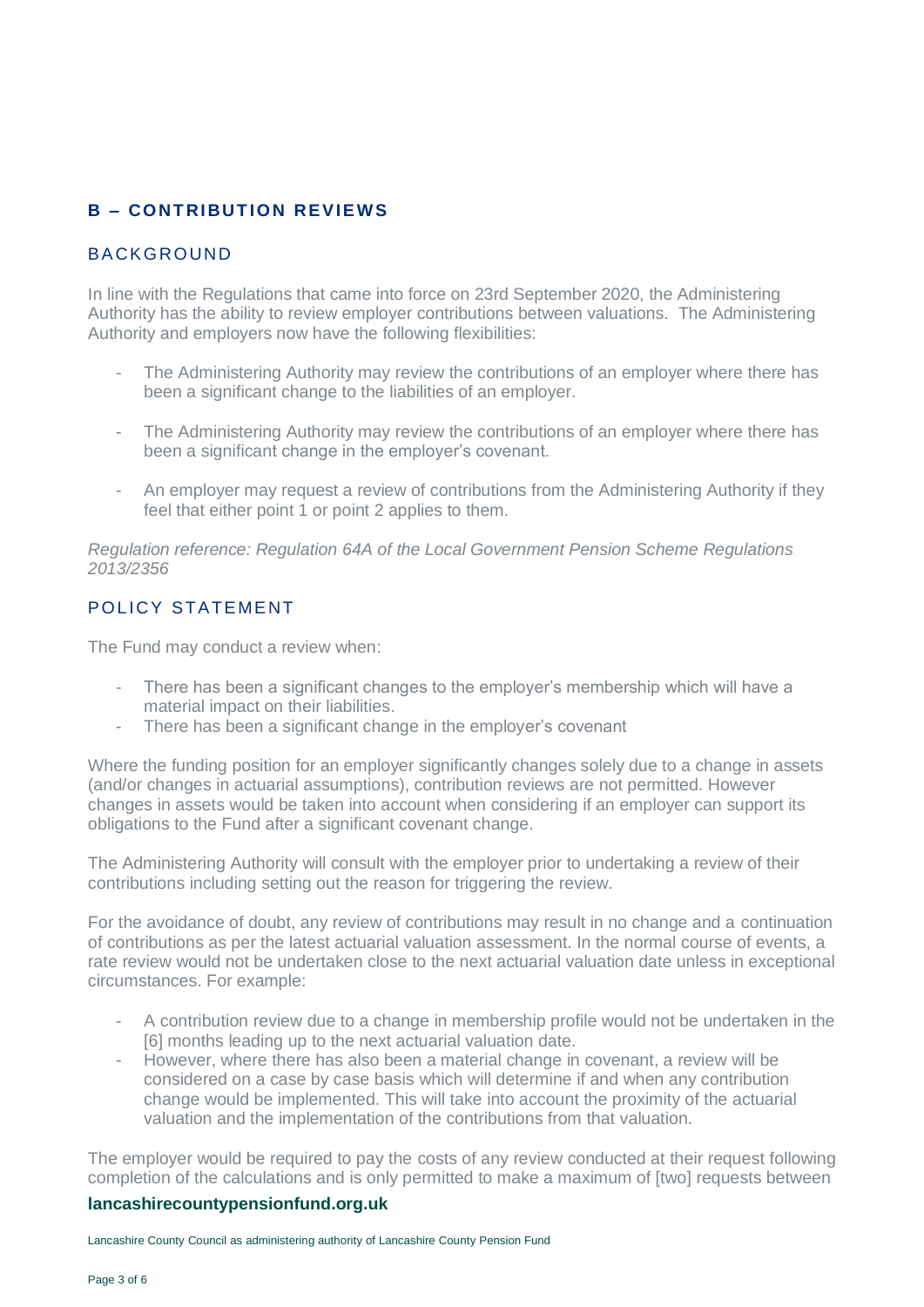actuarial valuation dates (except in exceptional circumstances and at the sole discretion of the Administering Authority). Where circumstances warrant, the Fund may also seek to recover costs in cases where the review is instigated by the Fund.

## SITUATIONS WHERE CONTRIBUTIONS MAY BE REVIEWED

Contributions may be reviewed if the Administering Authority becomes aware of any of the following scenarios. Employers will be notified if this is the case.

Consideration will also be given to the impact that any employer changes may have on the other employers and on the Fund as a whole, when deciding whether to proceed with a contribution review.

## *1) Significant changes in the employer's liabilities*

This includes but is not limited to the following scenarios:

- a) Significant changes to the employer's membership which will have a material impact on their liabilities, such as:
	- i. Restructuring of an employer
	- ii. A significant outsourcing or transfer of staff to another employer (not necessarily within the Fund)
	- iii. A bulk transfer into or out of the employer
	- iv. Other significant changes to the membership for example due to redundancies, significant salary awards, ill health retirements (for employers not included in the captive arrangement) or large number of withdrawals
- b) Two or more employers merging including insourcing and transferring of services
- c) The separation of an employer into two or more individual employers

In terms of assessing the triggers under a) above, the Administering Authority will only consider a review if the change in liabilities is expected to be more than 5% of the total liabilities. In some cases this may mean there is also a change in the covenant of the employer.

Any review of the rate will only take into account the impact of the change in liabilities (including any underfunding in relation to pension strain costs), and the resulting impact on the Primary and Secondary rate of contributions.

#### *2) Significant changes in the employer's covenant*

This includes but is not limited to the following scenarios:

- a) Provision of, or removal of, or impairment of, security, bond, guarantee or some other form of indemnity by an employer against their obligations in the Fund. For the avoidance of doubt, this includes provision of security to any other pension arrangement which may impair the security provided to the Fund.
- b) Material change in an employer's immediate financial strength or longer-term financial outlook (evidence should be available to justify this) including where an employer

## **lancashirecountypensionfund.org.uk**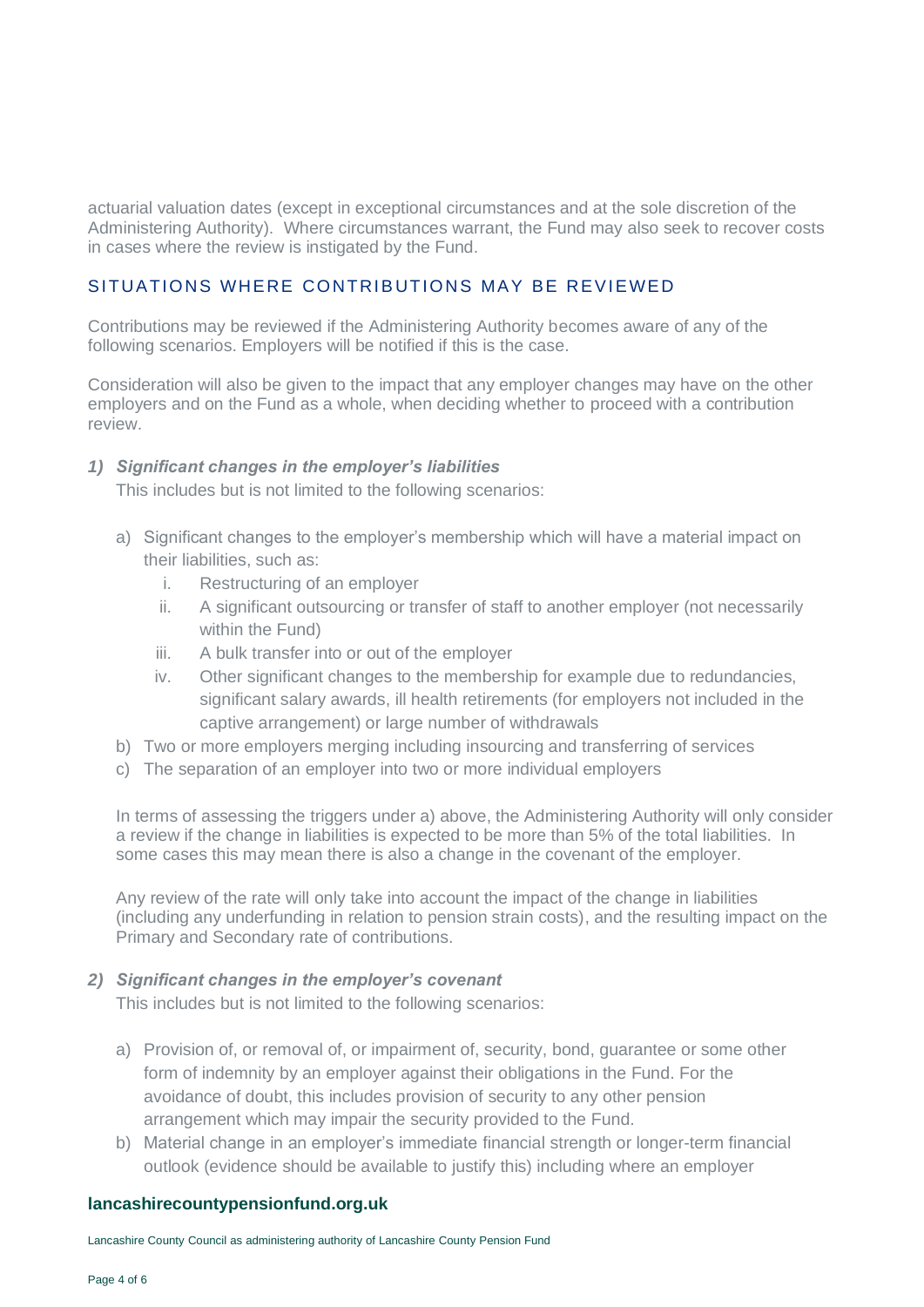ceases to operate or becomes insolvent.

c) Where an employer exhibits behavior that suggests a change in their ability and/or willingness to pay contributions to the Fund.

In some instances, a change in the liabilities will also result in a change in an employer's covenant.

Whilst in many cases the regular covenant monitoring requested by the Administering Authority will identify these changes, in some circumstances (for example where a Deferred Debt Agreement is in place) employers will be required to agree to notify the Administering Authority of any material changes that may affect their covenant. Where this applies, employers will be notified separately, and the Administering Authority will set out the requirements.

Additional information may be sought from the employer in order to determine whether a contribution review is necessary. This may include annual accounts, budgets, forecasts and any specific details of restructure plans. As part of this, the Administering Authority will take advice from the Fund Actuary, covenant, legal and any other specialist adviser.

Where there has been a significant change to employer covenant, any review of the contribution rate would include consideration of the updated funding position (both on an ongoing and termination basis) and would usually allow for changes in asset values when considering if the employer can meet its obligations on both an ongoing and termination basis (if applicable). This could then lead to the following actions:

- The contributions changing or staying the same depending on the conclusion, and/or;
- Security to improve the covenant to the Fund, and/or;
- If appropriate, a change in the investment strategy.

## PROCESS AND POTENTIAL OUTCOMES OF A CONTRIBUTION REVIEW

Where one of the listed events occurs, the Administering Authority will enter into discussion with the employer to clarify details of the event and any intent of the Administering Authority to review contributions. Ultimately, the decision to review contributions as a result of the above events rests with the Administering Authority after, if necessary, taking advice from their Actuary, legal or a covenant specialist advisors.

This also applies where an employer notifies the Administering Authority of the event and requests a review of the contributions. The employer will be required to agree to meet any professional and administration costs associated with the review. The employer will be required to outline the rationale and case for the review through a suitable exchange of information prior to consideration by the Administering Authority.

The Administering Authority will consider whether it is appropriate to use updated membership data within the review (e.g. where the change in data is expected to have a material effect on the outcome) and whether any supporting information is required from the employer.

As well as revisiting the employer's contribution plan, as part of the review it is possible that other parts of the funding strategy will also be reviewed where the covenant of the employer has changed, for example the Fund will consider:

## **lancashirecountypensionfund.org.uk**

Lancashire County Council as administering authority of Lancashire County Pension Fund